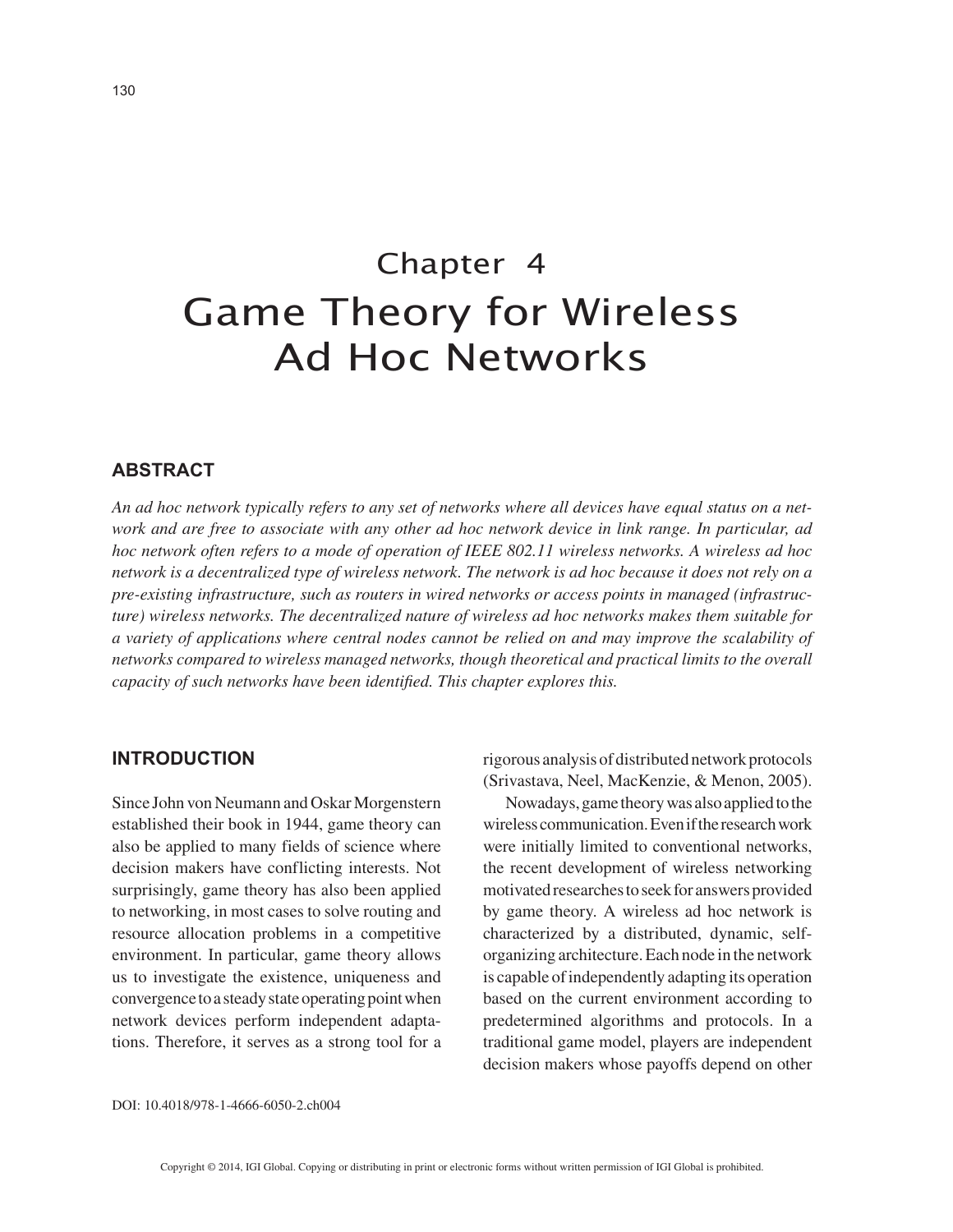players' actions. Nodes in an ad hoc network are characterized by the same feature. This similarity leads to a strong mapping between traditional game theory components and elements of an ad hoc network. In the game model for wireless ad hoc networking, players are nodes in the network, and strategy is action related to the functionality being studied. Utility function is performance metrics, for example, throughput, delay, target signal-to-noise ratio (Srivastava, 2005), (Felegyhazi, &. Hubaux, 2006).

These days, the old description of 7-layer network system model has been replaced by the new 5-layer network system model that was invented for the Internet. 5 layers are the physical, data link, network, transport and application layers. However, the mathematical analysis to the study of each layer in wireless ad hoc networks has met with limited success due to the complexity of mobility and traffic models, the dynamic topology, and the unpredictability of link quality that characterize such networks. Instead of the mathematical analysis, game theory is particularly attractive to analyze the performance of ad hoc networks. Therefore, game theory can be applied to the modeling of individual, independent decision makers at each wireless network layer (Srivastava, 2005). This chapter comprehensively surveys the existing researches on game theoretic approaches for the wireless communication networks; different types of game models are broadly reviewed. The aim of this chapter is to familiarize the readers with the state-of-the-art research on this topic and the different techniques for game theoretic modeling of wireless network systems.

## **PHYSICAL LAYER**

Power control is a hot issue of the physical layer due to the potentially significant performance gains achieved when nodes limit their power level. In wireless communication systems, mobile terminals respond to the time varying nature of the channel by regulating their transmitter powers. Specifically, in a CDMA system, where signals of other terminals can be modeled as interfering noise signals, the major goal of this regulation is to achieve a certain signal to interference (SIR) ratio regardless of the channel conditions while minimizing the interference due to terminal transmit power level. Hence, there are two major reasons for a terminal to perform power control; the first one is the limit on the energy available to the mobile node, and the second reason is the increase in quality of service (QoS) by minimizing the interference (Mehta, & Kwak, 2009).

Distributed power control, which is adopted by a node, can be performed, that means, not only can the node adjust its power according to its own status, but also the distributed networking function can determine the proper power limit to optimize the performance of the whole network. From a physical layer perspective, performance is generally a function of the effective signal-tointerference-plus-noise ratio (SINR). When the nodes in a wireless network respond to changes in perceived SINR by adapting their signal, a physical layer interactive decision making process occurs. This signal adaptation can occur in the transmit power level.

Based on the game theory, several distributed power control models have been implemented in wireless networks (Srivastava, 2005). In the context of game theory, each node pursues a strategy that aims to maximize the utility by adjusting its transmitter power. In doing so, the action of one node influences the utilities of other nodes and causes them to adjust their powers. The distributed power control models are referred to as non-cooperative games because each node pursues a strategy based on locally available information. By contrast, a centralized power control model uses information about the state of all nodes to determine all the power levels. A centralized model corresponds to a cooperative game. The convergence of the distributed power control model corresponds to the existence of a